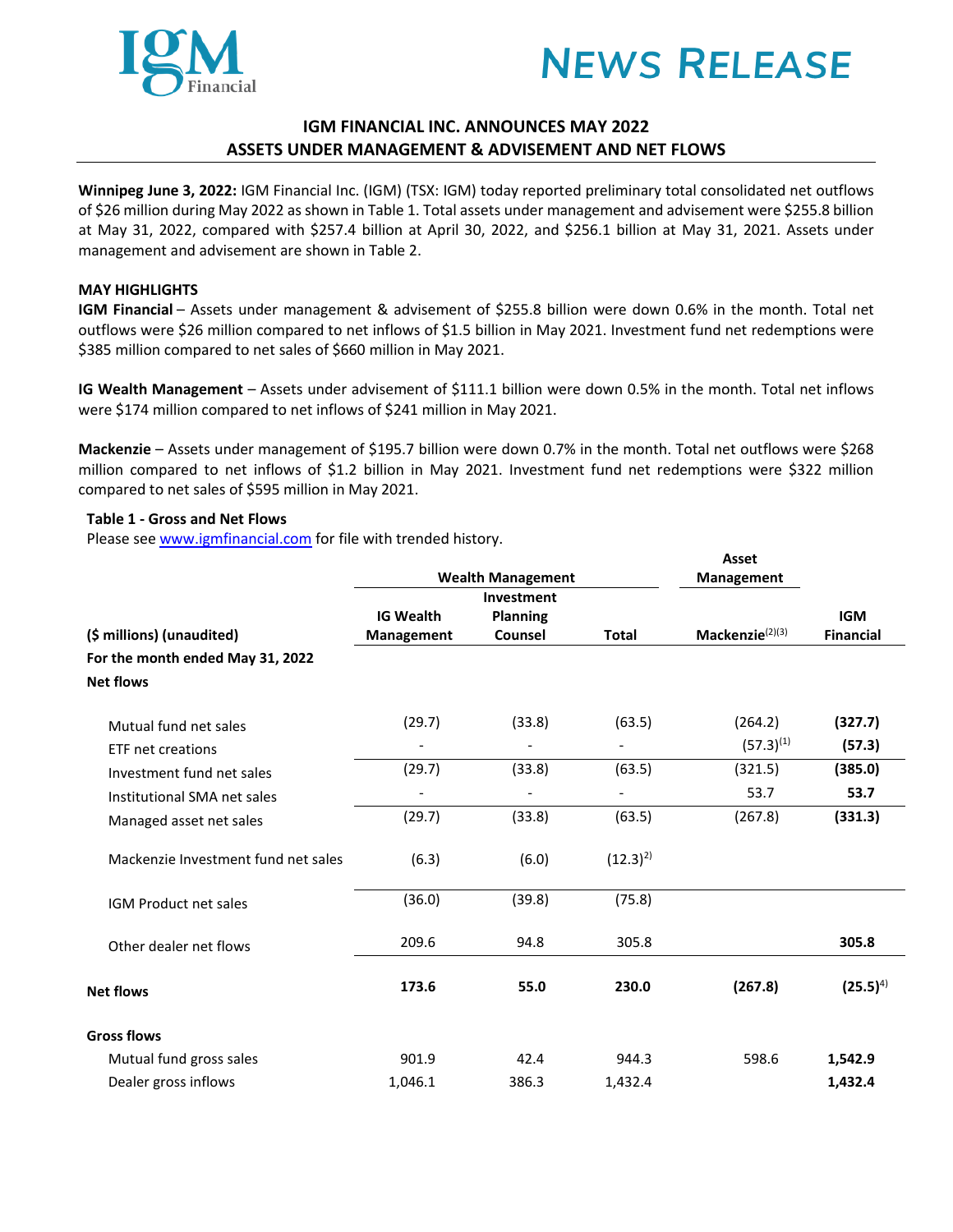**Table 2 – Assets under Management and Advisement**

| (\$ millions) (unaudited)                             | May<br>2022 | <b>April</b><br>2022 | % Change<br><b>Last Month</b> |
|-------------------------------------------------------|-------------|----------------------|-------------------------------|
| <b>Wealth Management</b>                              |             |                      |                               |
| <b>IG Wealth Management</b>                           |             |                      |                               |
| Assets under management                               | 102,098     | 102,793              | (0.7%)                        |
| Other assets under advisement                         | 8,994       | 8,841                | 1.7%                          |
| Assets under advisement                               | 111,092     | 111,634              | (0.5%)                        |
| <b>Investment Planning Counsel</b>                    |             |                      |                               |
| Assets under management                               | 4,912       | 5,018                | (2.1%)                        |
| Other assets under advisement                         | 25,318      | 25,454               | (0.5%)                        |
| Assets under advisement                               | 30,230      | 30,472               | (0.8% )                       |
| <b>Total</b>                                          |             |                      |                               |
| Assets under management                               | 107,010     | 107,811              | (0.7%)                        |
| Other assets under advisement                         | 34,304      | 34,285               | 0.1%                          |
| Assets under advisement                               | 141,314     | 142,096              | (0.6% )                       |
| <b>Asset management</b>                               |             |                      |                               |
| <b>Mackenzie</b>                                      |             |                      |                               |
| Mutual funds                                          | 56,878      | 57,619               | (1.3%)                        |
| <b>ETFs</b>                                           | 5,605       | 5,777                | $(3.0\%)$                     |
| Investment funds                                      | 62,483      | 63,396               | (1.4%)                        |
| <b>Institutional SMA</b>                              | 6,792       | 6,806                | (0.2%)                        |
| Sub-advisory to Canada Life                           | 49,357      | 49,338               |                               |
| <b>Total Institutional SMA</b>                        | 56,149      | 56,144               |                               |
| Total (ex sub-advisory to Wealth Management)          | 118,632     | 119,540              | (0.8%                         |
| Sub-advisory to Wealth Management                     | 77,083      | 77,574               | (0.6% )                       |
| Total                                                 | 195,715     | 197,114              | (0.7%)                        |
| ETF's distributed to third parties                    | 5,605       | 5,777                | $(3.0\%)$                     |
| ETF's held within IGM managed products                | 6,768       | 6,787                | (0.3%)                        |
| <b>Total ETFs</b>                                     | 12,373      | 12,564               | (1.5%)                        |
| <b>Consolidated</b>                                   |             |                      |                               |
| Assets under management                               | 225,642     | 227,351              | (0.8% )                       |
| Other assets under advisement                         | 30,129      | 30,063               | 0.2%                          |
| Assets under management and advisement <sup>(4)</sup> | 255,771     | 257,414              | (0.6%)                        |



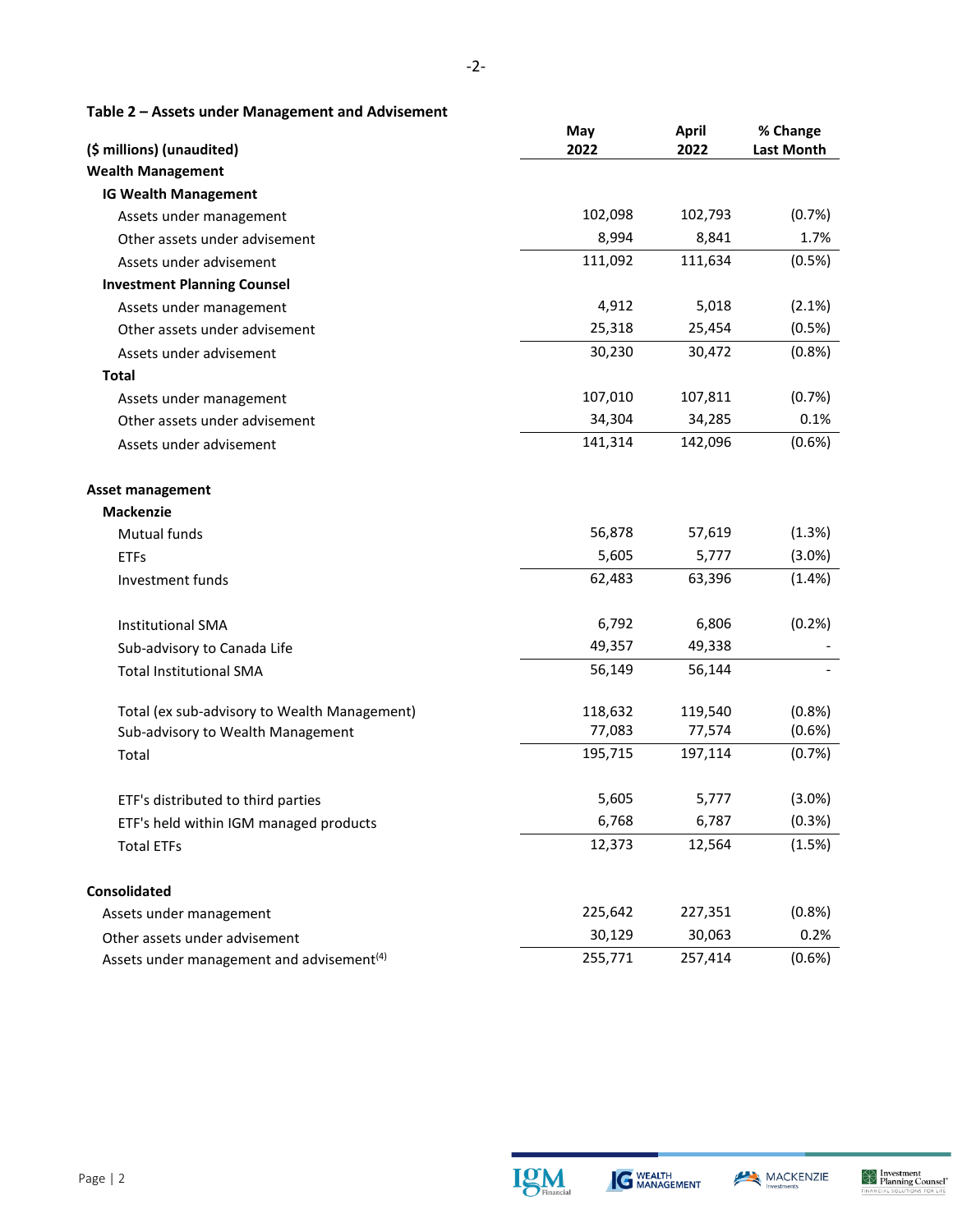-3-

| Table 3 - Average Assets under Management and Advisement |                      |
|----------------------------------------------------------|----------------------|
| (\$ millions) (unaudited)                                | Quarter to date 2022 |
| <b>Wealth Management</b>                                 |                      |
| <b>IG Wealth Management</b>                              |                      |
| Assets under management                                  | 103,371              |
| Other assets under advisement                            | 8,912                |
| Assets under advisement                                  | 112,283              |
| <b>Investment Planning Counsel</b>                       |                      |
| Assets under management                                  | 5,027                |
| Other assets under advisement                            | 25,694               |
| Assets under advisement                                  | 30,721               |
| Total                                                    |                      |
| Assets under management                                  | 108,398              |
| Other assets under advisement                            | 34,597               |
| Assets under advisement                                  | 142,995              |
| <b>Asset Management</b>                                  |                      |
| <b>Mackenzie</b>                                         |                      |
| <b>Mutual funds</b>                                      | 57,915               |
| <b>ETFs</b>                                              | 5,709                |
| Investment funds                                         | 63,624               |
| <b>Institutional SMA</b>                                 | 6,896                |
| Sub-advisory to Canada Life                              | 50,066               |
| <b>Total Institutional SMA</b>                           | 56,962               |
| Total (ex sub-advisory to Wealth Management)             | 120,586              |
| Sub-advisory to Wealth Management                        | 78,437               |
| Total                                                    | 199,023              |
| ETFs distributed to third parties                        | 5,709                |
| ETFs held within IGM managed products                    | 6,843                |
| <b>Total ETFs</b>                                        | 12,552               |
| <b>Consolidated</b>                                      |                      |
| Assets under management                                  | 228,984              |
| Other assets under advisement                            | 30,340               |
| Assets under management and advisement <sup>(5)</sup>    | 259,324              |

**Table 3 - Average Assets under Management and Advisement**

<sup>1</sup> ETF net creations excludes \$44.7 million in ETF net creations to IGM managed products.<br><sup>2</sup> Excludes sub-advisory to Canada Life and the Wealth Management segment.<br><sup>3</sup> (\$12.3) million in Mackenzie investment fund net f on consolidation.

4 Within total assets under management and advisement, \$4.2 billion in Mackenzie investment funds distributed through the

Wealth Management segment eliminates on consolidation at May 31, 2022. (\$4.2 billion at April 30, 2022). 5 Within average total assets under management and advisement, \$4.3 billion in Mackenzie mutual funds distributed through the Wealth Management segment eliminates on consolidation.